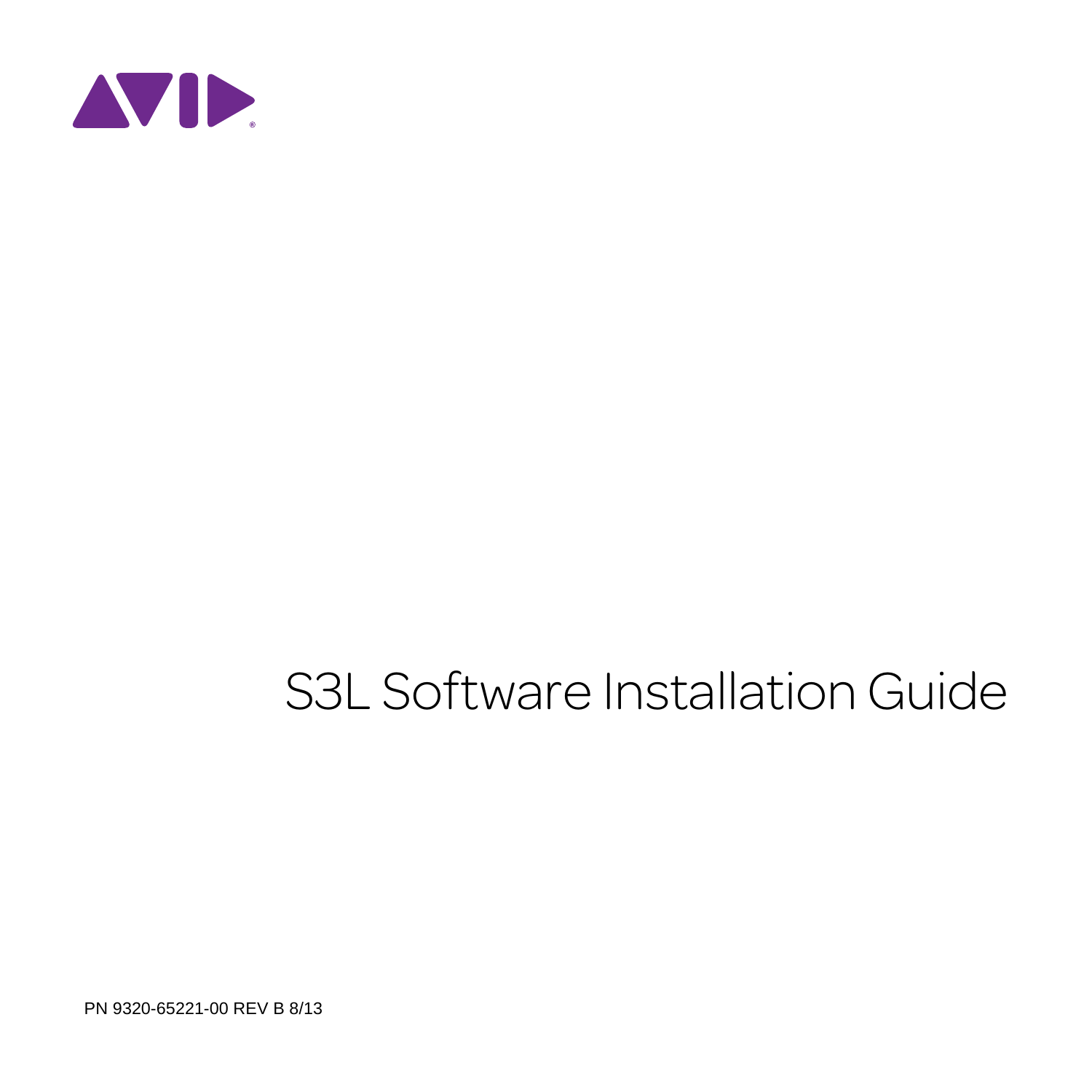## **Legal Notices**

© 2013 Avid Technology, Inc., ("Avid"), all rights reserved. This guide may not be duplicated in whole or in part without the written consent of Avid.

003, 192 Digital I/O, 192 I/O, 96 I/O, 96i I/O, Adrenaline, AirSpeed, ALEX, Alienbrain, AME, AniMatte, Archive, Archive II, Assistant Station, AudioPages, AudioStation, AutoLoop, AutoSync, Avid, Avid Active, Avid Advanced Response, Avid DNA, Avid DNxcel, Avid DNxHD, Avid DS Assist Station, Avid Ignite, Avid Liquid, Avid Media Engine, Avid Media Processor, Avid MEDIArray, Avid Mojo, Avid Remote Response, Avid Unity, Avid Unity ISIS, Avid VideoRAID, AvidRAID, AvidShare, AVIDstripe, AVX, Beat Detective, Beauty Without The Bandwidth, Beyond Reality, BF Essentials, Bomb Factory, Bruno, C|24, CaptureManager, ChromaCurve, ChromaWheel, Cineractive Engine, Cineractive Player, Cineractive Viewer, Color Conductor, Command|8, Control|24, Cosmonaut Voice, CountDown, d2, d3, DAE, D-Command, D-Control, Deko, DekoCast, D-Fi, D-fx, Digi 002, Digi 003, DigiBase, Digidesign, Digidesign Audio Engine, Digidesign Development Partners, Digidesign Intelligent Noise Reduction, Digidesign TDM Bus, DigiLink, DigiMeter, DigiPanner, DigiProNet, DigiRack, DigiSerial, DigiSnake, DigiSystem, Digital Choreography, Digital Nonlinear Accelerator, DigiTest, DigiTranslator, DigiWear, DINR, DNxchange, Do More, DPP-1, D-Show, DSP Manager, DS-StorageCalc, DV Toolkit, DVD Complete, D-Verb, Eleven, EM, Euphonix, EUCON, EveryPhase, Expander, ExpertRender, Fairchild, FastBreak, Fast Track, Film Cutter, FilmScribe, Flexevent, FluidMotion, Frame Chase, FXDeko, HD Core, HD Process, HDpack, Home-to-Hollywood, HyperSPACE, HyperSPACE HDCAM, iKnowledge, Impact, Improv, iNEWS, iNEWS Assign, iNEWS ControlAir, InGame, Instantwrite, Instinct, Intelligent Content Management, Intelligent Digital Actor Technology, IntelliRender, Intelli-Sat, Intelli-Sat Broadcasting Recording Manager, InterFX, Interplay, inTONE, Intraframe, iS Expander, iS9, iS18, iS23, iS36, ISIS, IsoSync, LaunchPad, LeaderPlus, LFX, Lightning, Link & Sync, ListSync, LKT-200, Lo-Fi, MachineControl, Magic Mask, Make Anything Hollywood, make manage move|media, Marquee, MassivePack, MassivePack Pro, Maxim, Mbox, Media Composer, MediaFlow, MediaLog, MediaMix, Media Reader, Media Recorder, MEDIArray, MediaServer, MediaShare,

MetaFuze, MetaSync, MIDI I/O, Mix Rack, Moviestar, MultiShell, NaturalMatch, NewsCutter, NewsView, NewsVision, Nitris, NL3D, NLP, NSDOS, NSWIN, OMF, OMF Interchange, OMM, OnDVD, Open Media Framework, Open Media Management, Painterly Effects, Palladium, Personal Q, PET, Podcast Factory, PowerSwap, PRE, ProControl, ProEncode, Profiler, Pro Tools, Pro Tools|HD, Pro Tools LE, Pro Tools M-Powered, Pro Transfer, QuickPunch, QuietDrive, Realtime Motion Synthesis, Recti-Fi, Reel Tape Delay, Reel Tape Flanger, Reel Tape Saturation, Reprise, Res Rocket Surfer, Reso, RetroLoop, Reverb One, ReVibe, Revolution, rS9, rS18, RTAS, Salesview, Sci-Fi, Scorch, ScriptSync, SecureProductionEnvironment, Shape-to-Shape, ShuttleCase, Sibelius, SimulPlay, SimulRecord, Slightly Rude Compressor, Smack!, Soft SampleCell, Soft-Clip Limiter, SoundReplacer, SPACE, SPACEShift, SpectraGraph, SpectraMatte, SteadyGlide, Streamfactory, Streamgenie, StreamRAID, SubCap, Sundance, Sundance Digital, SurroundScope, Symphony, SYNC HD, SYNC I/O, Synchronic, SynchroScope. Svntax. TDM FlexCable, TechFlix, Tel-Ray, Thunder, TimeLiner, Titansync, Titan, TL Aggro, TL AutoPan, TL Drum Rehab, TL Everyphase, TL Fauxlder, TL In Tune, TL MasterMeter, TL Metro, TL Space, TL Utilities, tools for storytellers, Transit, TransJammer, Trillium Lane Labs, TruTouch, UnityRAID, Vari-Fi, Video the Web Way, VideoRAID, VideoSPACE, VTEM, Work-N-Play, Xdeck, X-Form, and XMON are either registered trademarks or trademarks of Avid Technology, Inc. in the United States and/or other countries.

Bonjour, the Bonjour logo, and the Bonjour symbol are trademarks of Apple Computer, Inc.

Thunderbolt and the Thunderbolt logo are trademarks of Intel Corporation in the U.S. and/or other countries.

This product may be protected by one or more U.S. and non-U.S. patents. Details are available at www.avid.com/patents.

Product features, specifications, system requirements, and availability are subject to change without notice.

**Guide Part Number** 9320-65221-00 REV B 8/13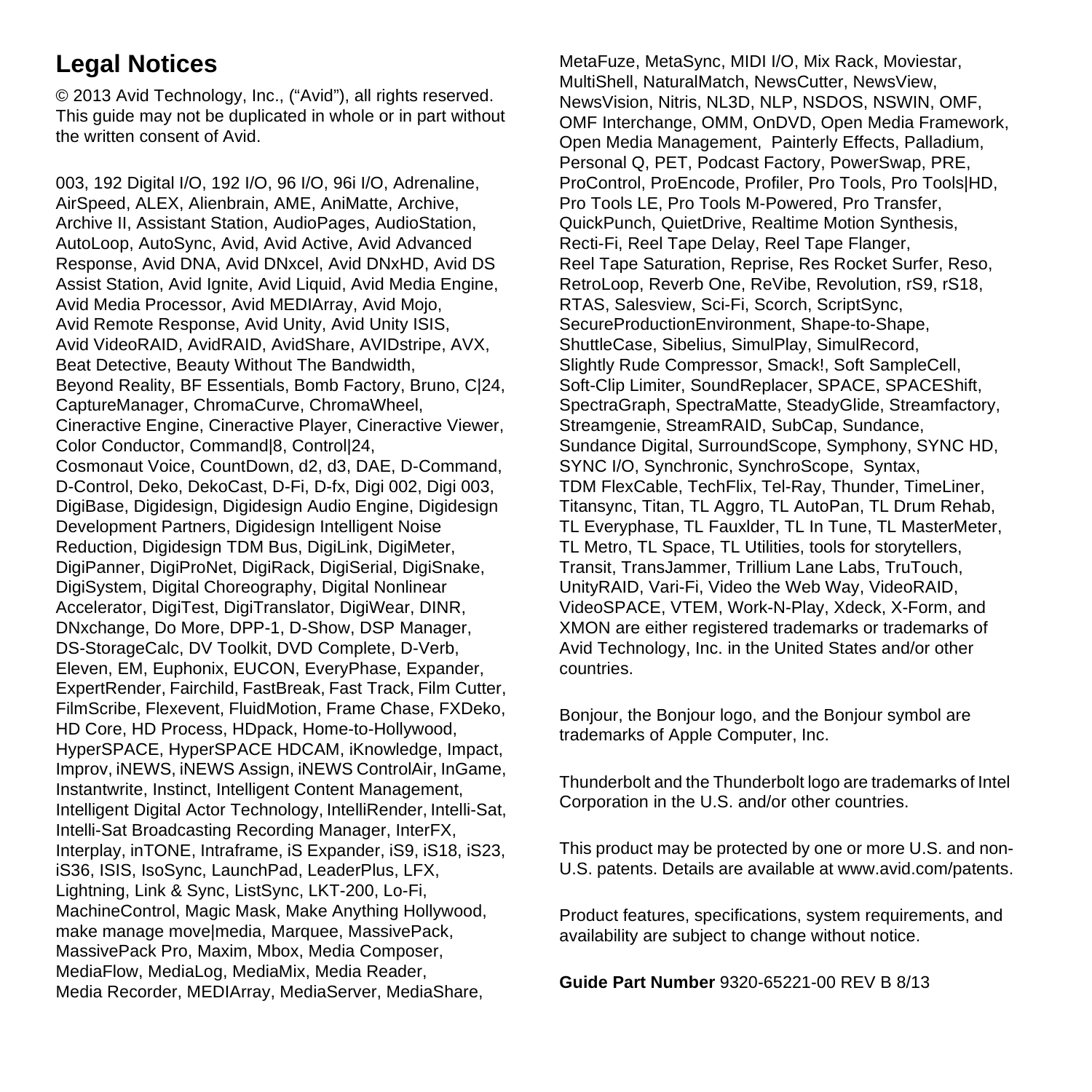## Avid S3L Software Overview

VENUE software and a core set of plug-ins are pre-installed on your Avid® S3L system. Additional software and plug-ins for your S3L system are included with your purchase and are accessed from your Avid account after you have activated your S3L system software and plug-ins. Use this guide to identify, activate, download, and install your software.

*A software update may also be available for your S3L system. Make sure you install any updates that are available for your system using the instructions in this guide.*

## What's Included

**VENUE System Restore USB Drive** The VENUE System Restore USB Drive contains VENUE System Restore software. This software is used for S3L system maintenance only. Keep this drive with the system at all times.

*Do not use this drive for anything other than VENUE System Restore software. Do not use this drive to store VENUE Show files, audio files, or any other data or software, including VENUE software updates.*

**S3L Plug-Ins iLok** An iLok USB key (2nd generation) is included in this package to store your S3L plug-in licenses. To run the S3L plug-ins on your S3L system, this iLok containing plug-in licenses must be connected to your Avid E3 engine at all times.



*For more information on the activation process for your [S3L system software, go to www.avid.com/activationcard](www.avid.com/activationcard)  and select S3L.*



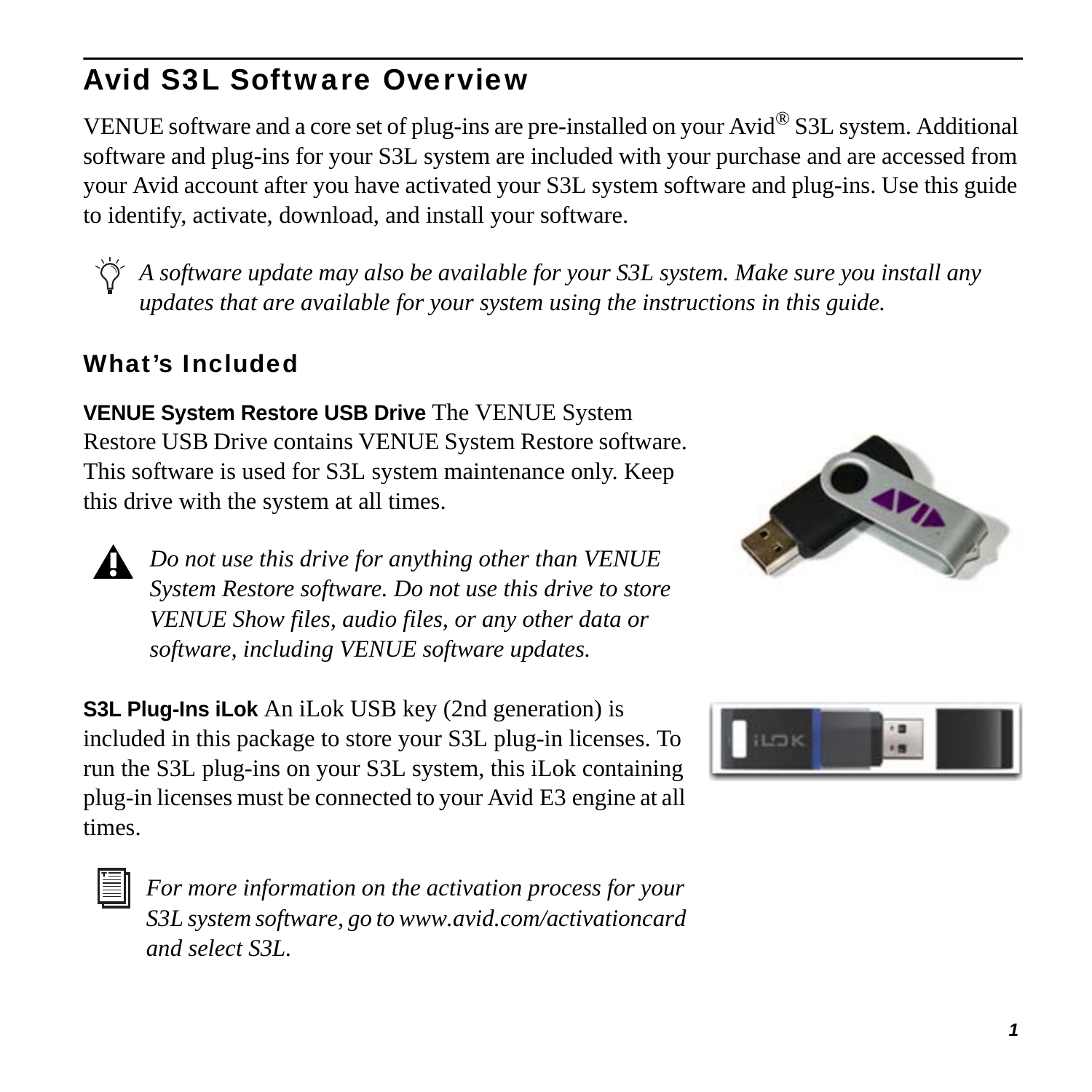**Activation Card** The *Avid S3L System Software & Plug-Ins Activation Card* is used to activate your S3L software and plugins. This activation process deposits the following iLok licenses into your iLok account:

- S3L plug-in licenses
- Live Sound Production Toolkit license

The activation process also deposits the following S3L software downloads and documentation into your Avid account:

- S3L plug-in installers
- Latest VENUE software update (if any)
- ECx Ethernet Control host and client software (for remote control of your S3L system)
- VENUE Standalone software
- Documentation (including the main guide for your system, the *S3L System Guide)*
- Avid AVB64 driver for Mac (installed on your Pro Tools computer)

*A separate USB flash drive (not provided) is required to store software installers and documentation. Do not use the included VENUE System Restore USB Drive.*

**Pro Tools***®* **Software and the Live Sound Production Toolkit** Pro Tools software is included with the Avid E3 engine, and is activated and downloaded separately from the S3L system software and plug-ins. The Live Sound Production Toolkit is an iLok license that enables up to 64 channels of I/O between your S3L system and your Pro Tools computer.

*An iLok 2 is also included in the Pro Tools package to store your Pro Tools and Live Sound Production Toolkit licenses. Do not store S3L system plug-in licenses and Pro Tools licenses on the same iLok. You can, however, use the same iLok account to manage all iLok licenses.*

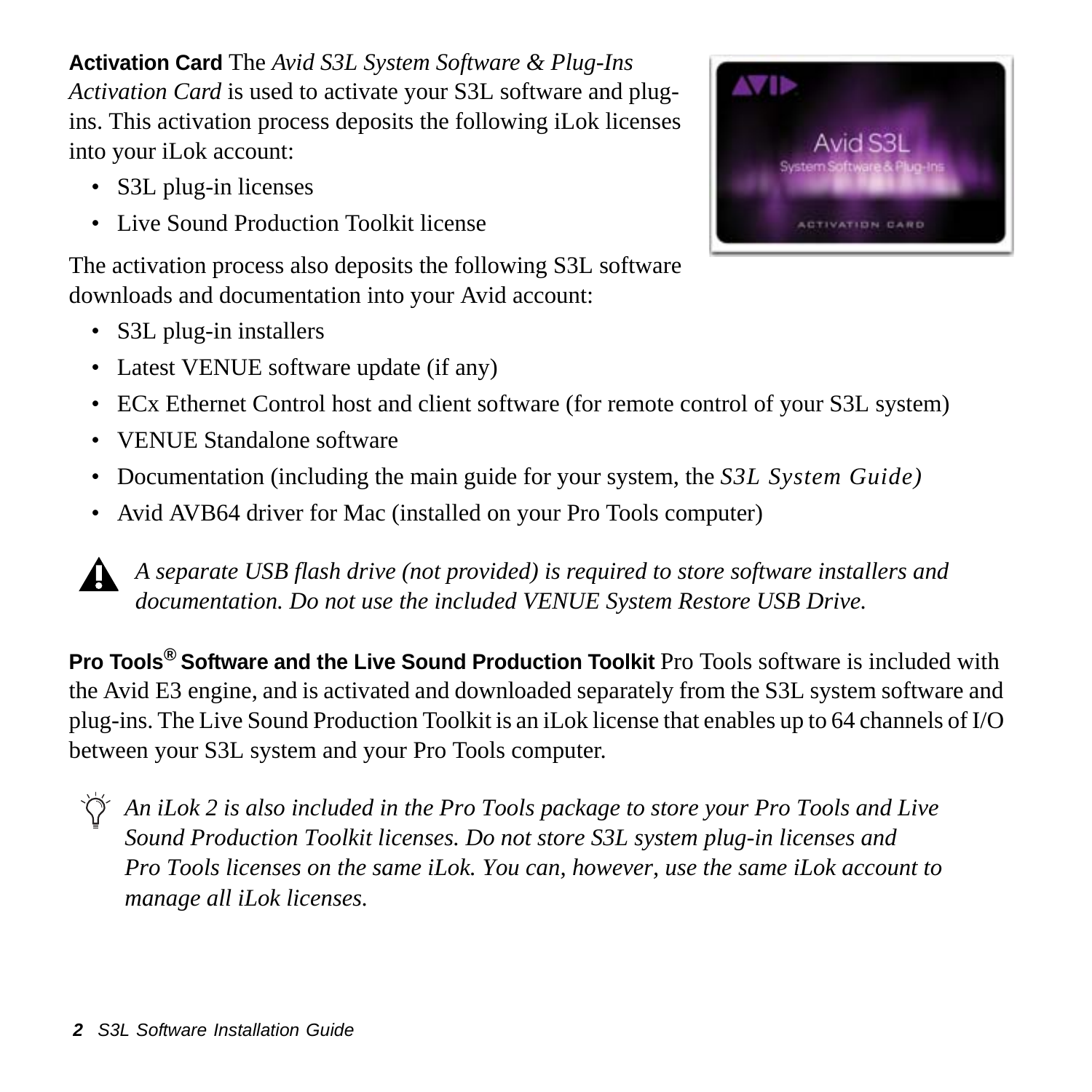## Software Installation Overview

This guide covers the following procedures:

- Activating S3L system software and plug-ins
- Transferring S3L plug-in licenses to the S3L plug-ins iLok
- Downloading software and installing plug-ins on your S3L system
- Installing a VENUE software update (if necessary)
- Installing optional S3L system software
- Installing Pro Tools
- Installing the Avid AVB64 driver on your Pro Tools computer
- Transferring the Live Sound Production Toolkit license to your Pro Tools iLok

*A separate computer with an Internet connection is required for activating and downloading software installers and documentation. A separate USB flash drive (not provided) is required for installing software on your S3L system. Some additional software, such as ECx Ethernet Control client software and Pro Tools, are installed on separate computers.*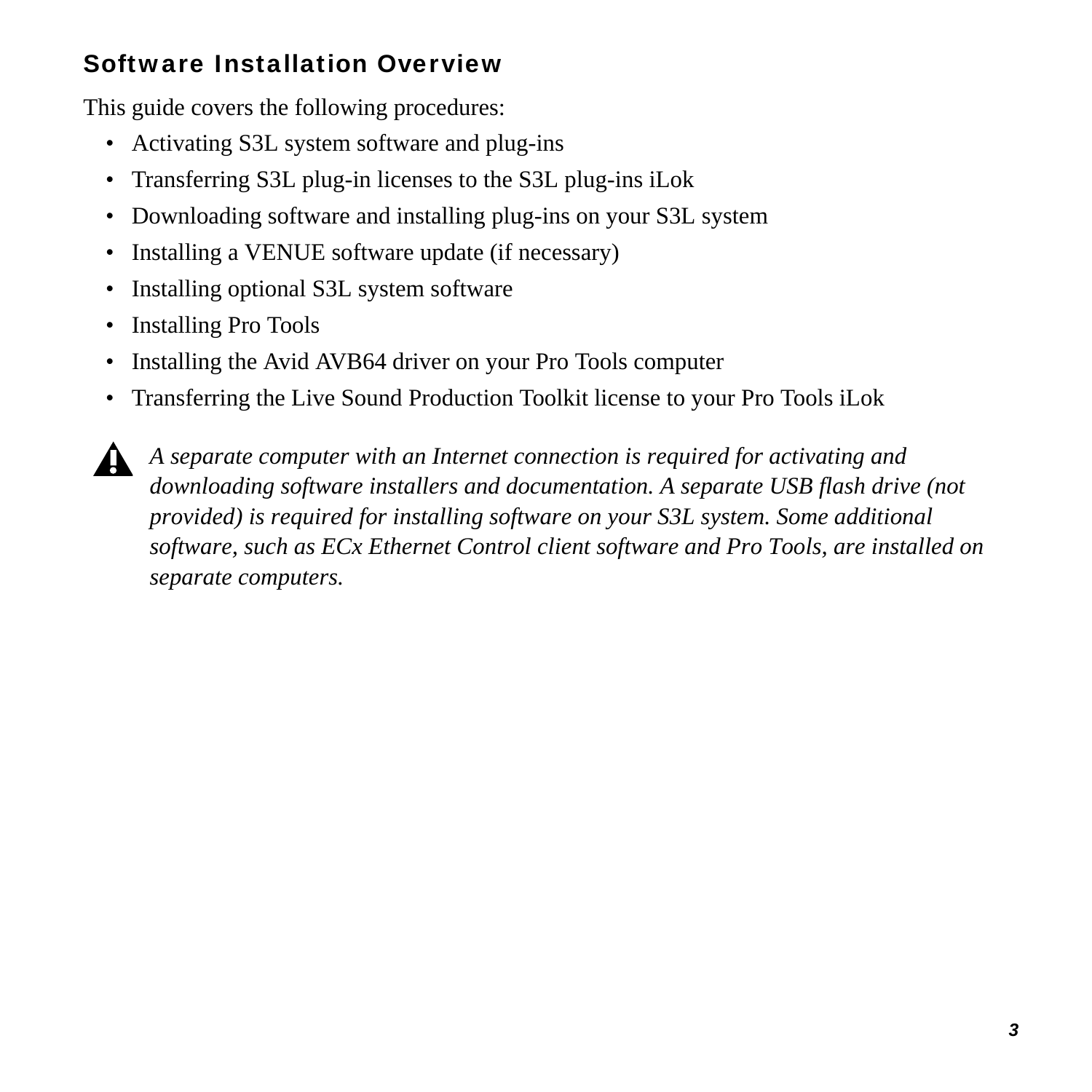## Activating S3L System Software and Plug-Ins

First, activate your S3L system software and plug-ins. Use the alphanumeric code on the included *S3L System Software & Plug-Ins Activation Card* to activate and download all S3L system software and documentation, including S3L plug-in installers. Both an Avid account and an iLok account are required.

### **To obtain licenses and download links for S3L plug-ins and other S3L system software:**

**1** [If you do not already have an iLok account, visit www.ilok.com to sign up for free.](www.ilok.com ) 

**2** While at iLok.com, download the iLok License Manager and install it on your computer. This application allows you to manage all your iLok licenses and accounts without having to open a web browser.An Internet connection is required to transfer licenses to and from your iLok.com account.

**3** [Visit www.avid.com/activation and log in to your Avid account using your registered email address](www.avid.com/activation)  [\(if you don't already have an account, click](www.avid.com/activation) Create Your Account).

*It is recommended that you use the same Avid account for all activations and downloads, and the same iLok account for all your iLok licenses.*

**4** When prompted, enter the alphanumeric code on the included *S3L System Software & Plug-Ins Activation Card* and click Download Now. The code is case-sensitive and dashes must be entered.

**5** When prompted, enter your iLok account user name.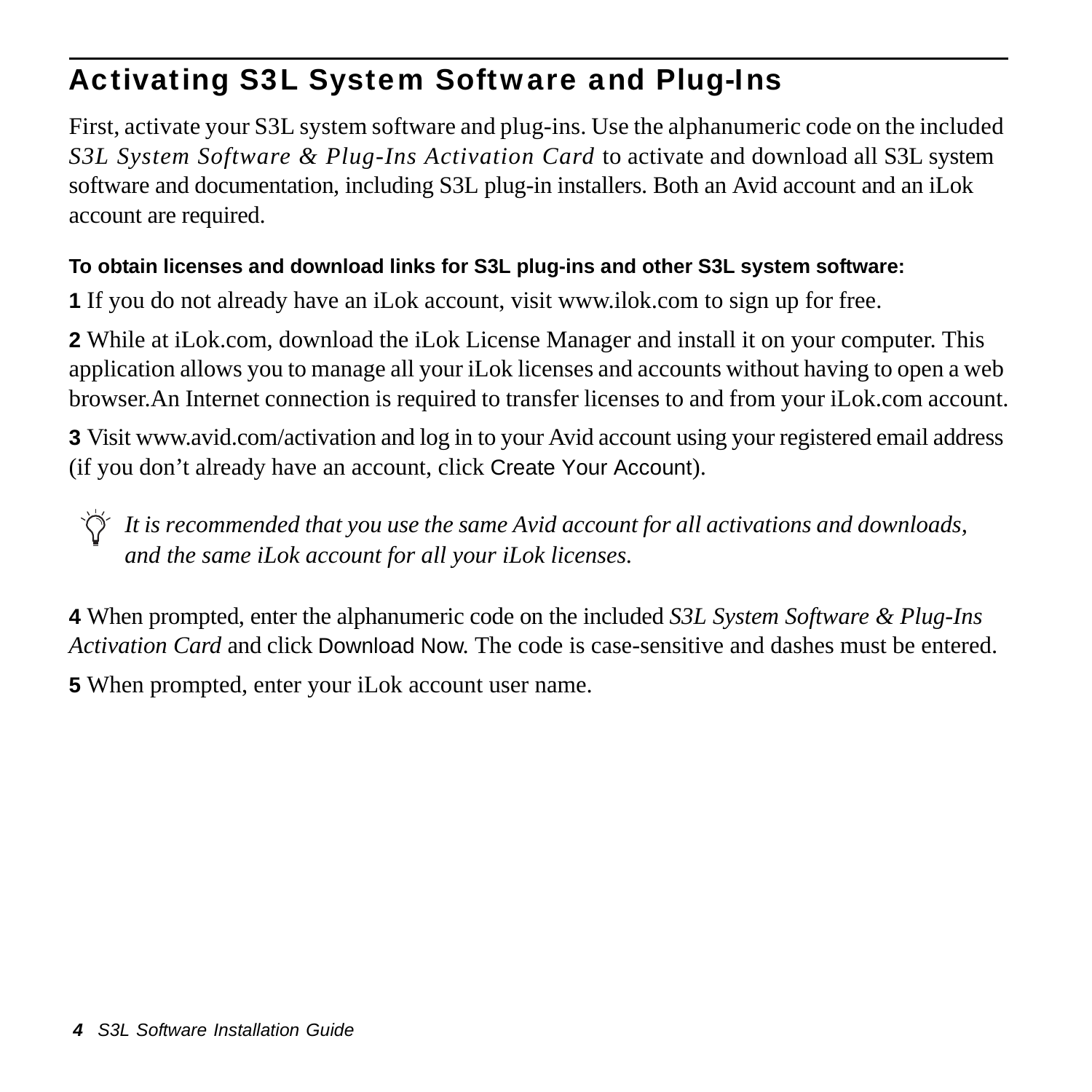# Transferring S3L Plug-In Licenses

After activating and downloading your software and plug-ins, transfer S3L plug-in licenses to the S3L plug-ins iLok. *Do not transfer the Live Sound Production Toolkit license to the S3L plug-ins iLok*. The Live Sound Production Toolkit license must be transfered to the Pro Tools iLok included in the Pro Tools package.



*Wait until you activate and install Pro Tools to transfer the Live Sound Production Toolkit license. Transfer the Live Sound Toolkit license to the Pro Tools iLok when you transfer the Pro Tools license to the Pro Tools iLok.*

### **To transfer S3L plug-in licenses to the S3L plug-ins iLok:**

**1** Launch the iLok License Manager on your computer.

**2** Insert the S3L plug-ins iLok into your computer's USB port.

**3** In the dialog asking you to register the iLok to your account, select Yes to confirm. If this iLok is already registered to your account, skip to the next step.

**4** In the License Manager, select the licenses for the S3L plug-ins and drag them to the iLok.



*Do not transfer the Live Sound Production Toolkit license to the S3L plug-in iLok*.

**5** Label this iLok so you can easily identify it as containing the licenses for your S3L system plugins (such as "S3L Plug-Ins").

Once the activation process is complete, download links for all S3L system software and documentation, including the installers for the S3L plug-ins, are available in the Your Products section of your Avid account. These items remain in your account after you have downloaded them, in case you need to access them again.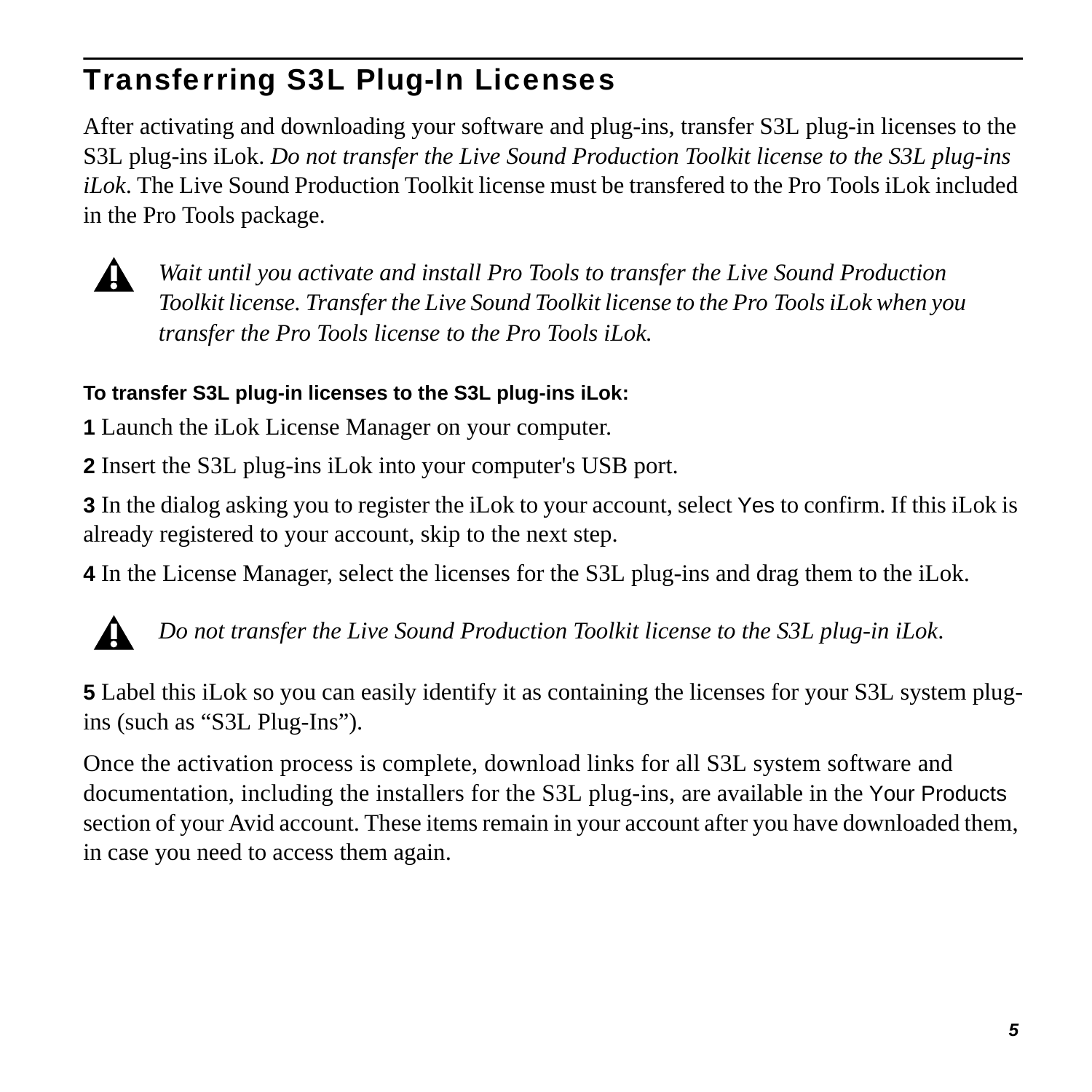# Installing Plug-Ins

After transferring S3L plug-in licenses, download and copy the plug-in installers to a USB flash drive, then install them on the Avid E3 engine.

## Copying Plug-In Installers to USB



*Do not use the VENUE System Restore USB Drive to store software or any other data.*

#### **To copy plug-in installers to a USB drive:**

**1** Make sure there is enough free space on your USB drive to accommodate all the software.

**2** Format your USB drive to the exFAT, FAT32 or NTFS file system using Disk Utility (Mac) or Windows Disk Management (Windows).

**3** If you have not done so already, download the "S3L Plug-Ins" file from the Your Products section of your Avid account to your computer.

**4** Unzip the S3L plug-ins file by doing the following, depending on your computer platform:

**Mac** Double-click the.zip file containing the software to unzip it.

**Windows** Right-click the ZIP file containing the software, select Extract All... from the pop-up menu, and in the ensuing dialog click Extract.

**5** In the unzipped file, locate the "AAX Plug-Ins" folder.

**6** Copy the entire "AAX Plug-Ins" folder to the top (root) level of the USB drive.



*Be sure to copy the AAX Plug-Ins folder itself, not the individual plug-ins inside the AAX Plug-Ins folder. If the S3L system does not find the plug-ins during installation, check your USB drive to make sure you have properly copied the AAX plug-ins folder to your USB drive.*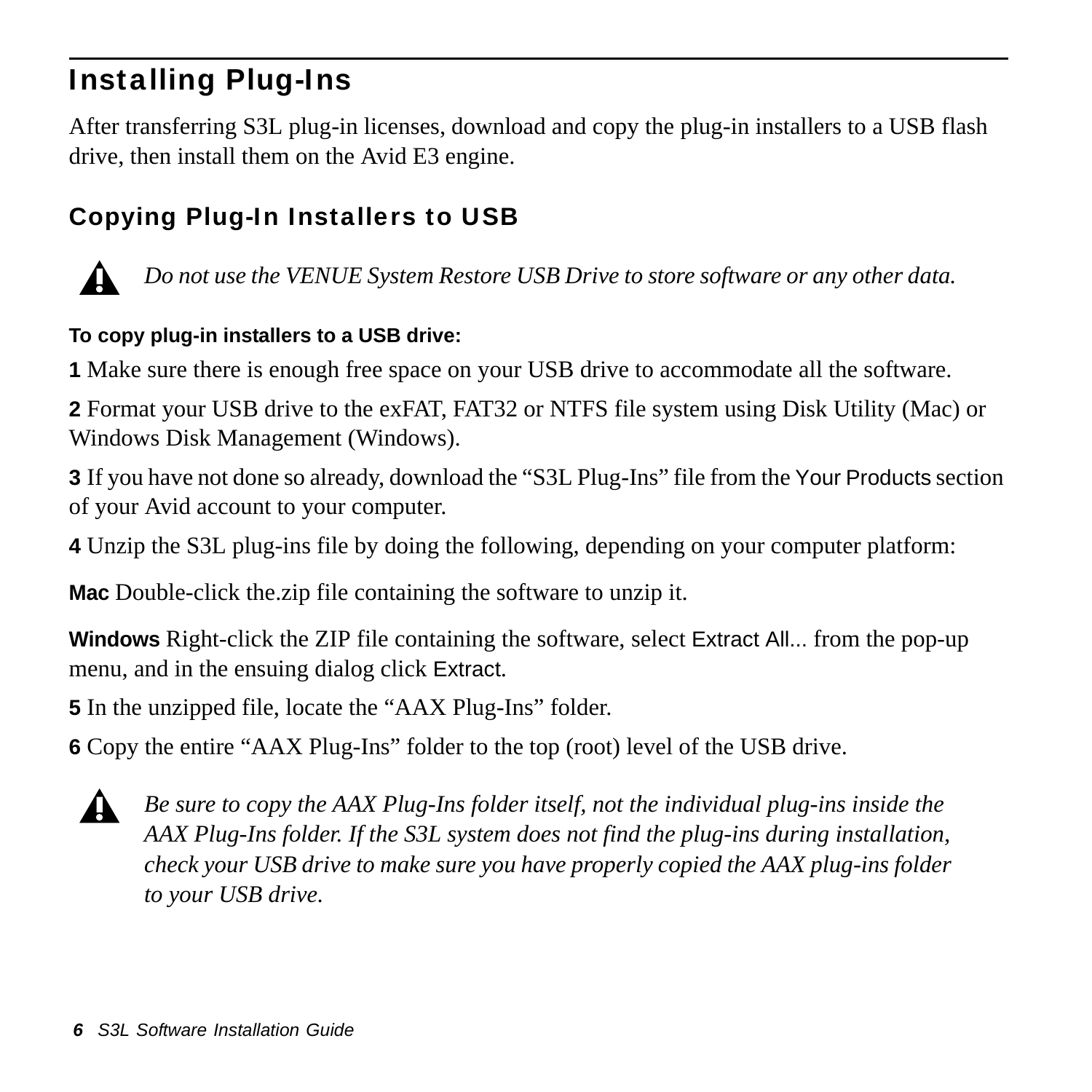## Installing Plug-Ins

#### **To install plug-ins:**

**1** Connect and power-on your S3L system as shown on the included *S3L System Quick Setup Guide* included with any of the S3L system components.

**2** Insert the USB drive containing the plug-ins installer into an available USB port on the Avid E3 engine.



*Plug-ins must be installed using the USB ports on the E3 engine only.*

**3** Press the **Config** switch on the Avid S3 console so that it is lit.

**4** In the VENUE software, go to the Options page and click the Plug-Ins tab. The following two lists are shown:

**Plug-Ins to Install** This list shows available plug-in installers. At the top of the list is the Device selector, which provides a pop-up menu of available media sources.

**Installed Plug-Ins** This list shows all plug-ins already installed on the system.

**5** In the Plug-Ins to Install list, click the Device selector pop-up menu and choose the USB drive to access the plug-in installers located on the drive.



**6** Select a plug-in from the Plug-Ins to Install list by doing any of the following:

- Click to select a single installer.
- Shift-click to select multiple contiguous installers.
- Control-click to select or deselect installers one at a time.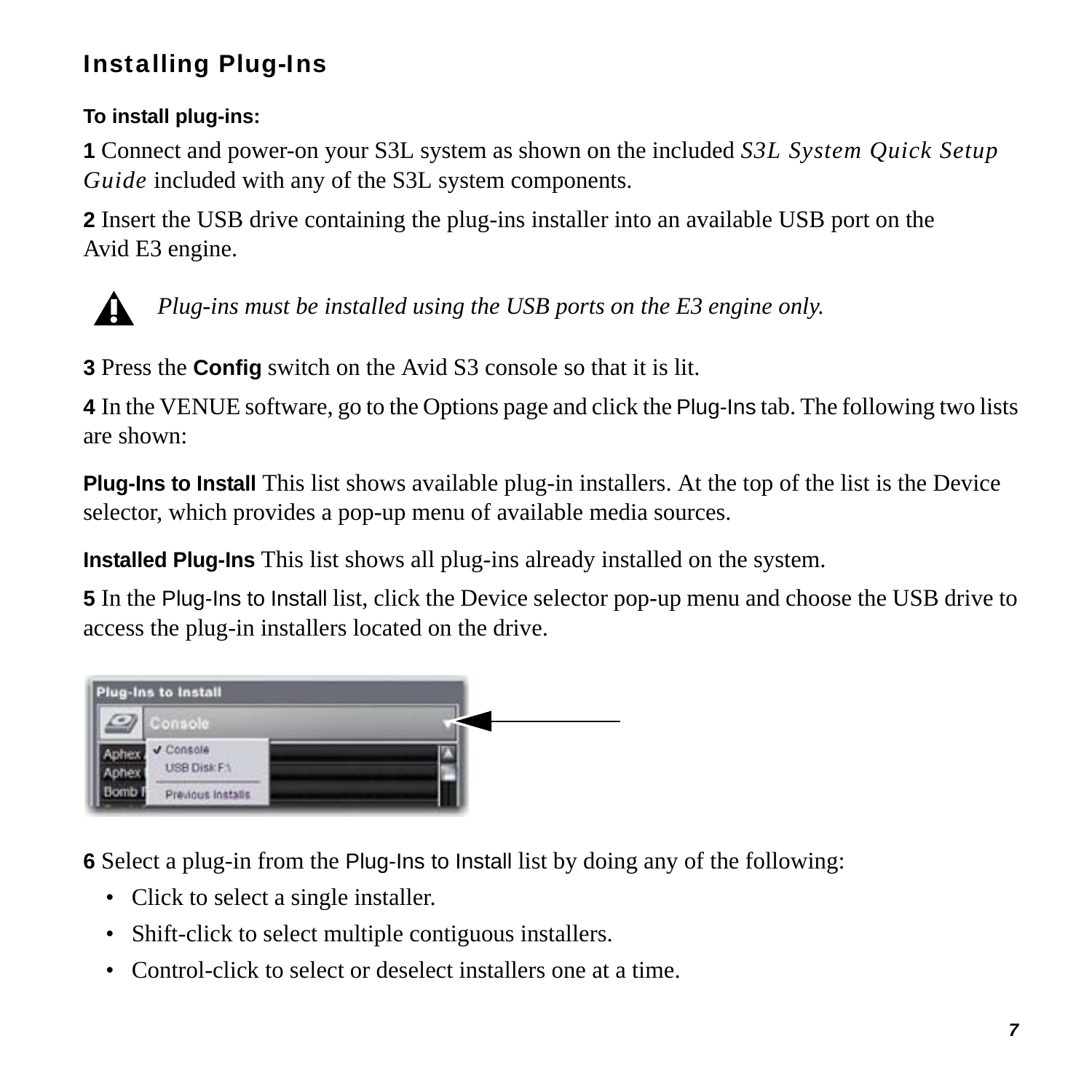**7** Click Install to install the selected plug-ins. Once installed, the plug-in appears in the Installed Plug-Ins list on the right.

**8** Insert the iLok containing the plug-in licenses into a USB port on your E3 engine. Make sure this iLok is connected to your E3 engine whenever your system is in use.

*A USB port inside the E3 engine is provided to securely protect your iLok. See the S3L System Guide for information.*

# Updating VENUE Software

After installing plug-ins, make sure your S3L system is running the latest version of the VENUE software.



*For optimum system performance, it is highly recommended that you install any updates available for your system.*

### **To update the VENUE software on your S3L system:**

**1** Make sure your S3L system is connected and powered on.

**2** On your S3L system, do the following to find the version of the VENUE software currently installed on your system:

- Go to the Options page and click the System tab.
- The version of the VENUE software currently installed on your system is displayed on the bottom right-hand corner of the System screen.



**3** Go to your Avid account and check for any VENUE software updates. If the version of the update in your Avid account is higher than your currently installed version, then it is recommended that you install the update. Follow the instructions included with the update to install it on your S3L system.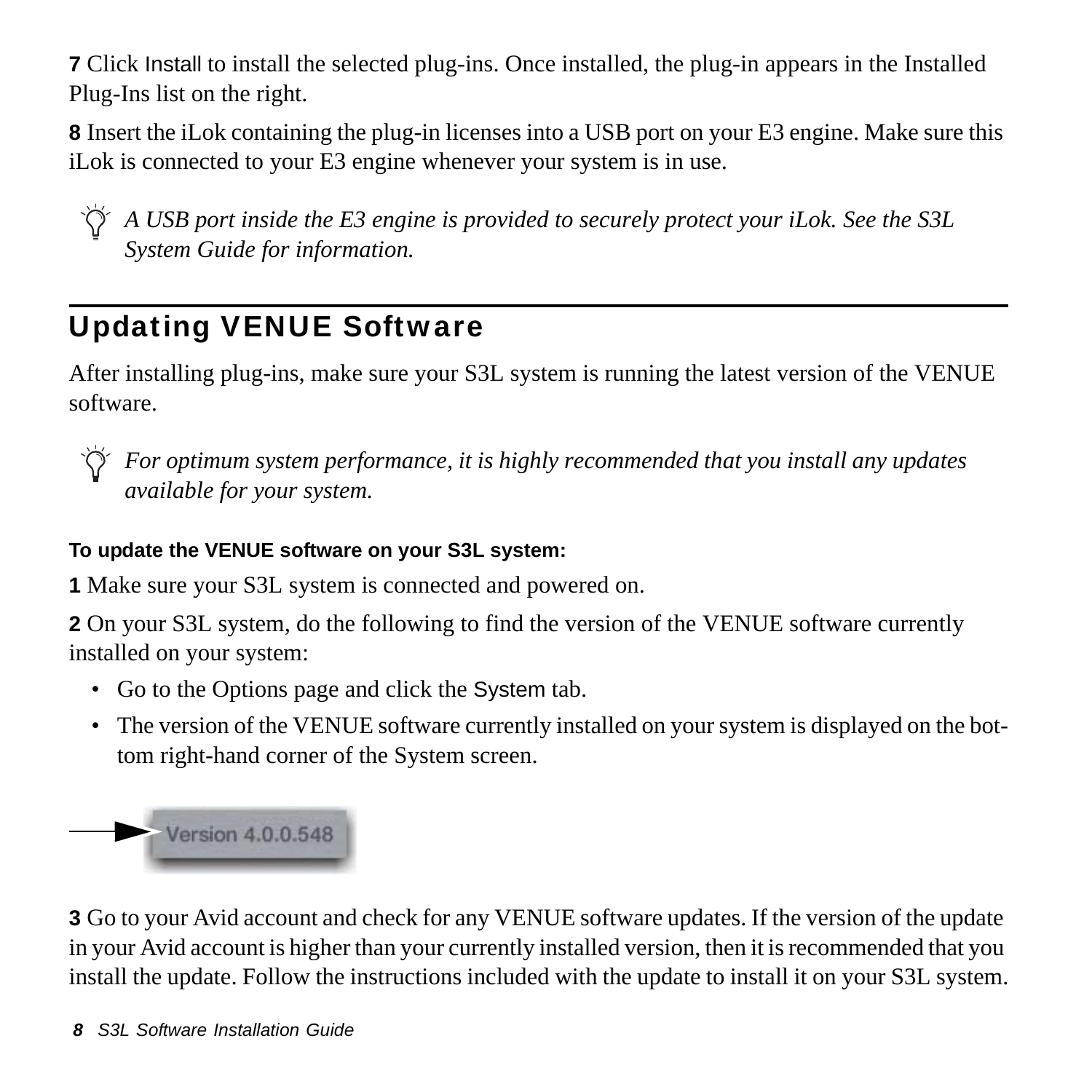# Installing Optional S3L System Software

Your system also includes ECx Ethernet Control software, VENUE Standalone software, and documentation, all of which are available in your Avid account.

**ECx Ethernet Control Software** ECx is installed on both your S3L system *and* a client computer (or other mobile device) for remote control of your VENUE system.

**VENUE Standalone Software** VENUE standalone software is installed on a separate compatible computer (Windows XP SP3 and higher required) and is used to simulate any Avid live sound system with any number of input and outputs, allowing you to prepare a show that can transfer directly to the destination system.

*See the S3L System Guide for complete information on installing and using ECx and the VENUE Standalone software.*

**Documentation** The documentation included with your S3L system downloads includes the *S3L System Guide* (providing complete operational information for your system) and the *Live Recording Guide* (providing Pro Tools workflows for live recording and playback).

# Installing Pro Tools

Pro Tools software is installed on a separate compatible computer. The Pro Tools software package, included with the E3 engine, includes its own Activation Card and iLok. Follow the instructions in the package to activate, download, and install Pro Tools software. After you have installed Pro Tools, install the Avid AVB64 driver on your Mac Pro Tools computer, then transfer the Live Sound Production Toolkit to your Pro Tools iLok.



*Your Pro Tools computer must be AVB-audio compatible to connect to the S3L system. Visit www.avid.com/S3Lsupport for compatibility information.*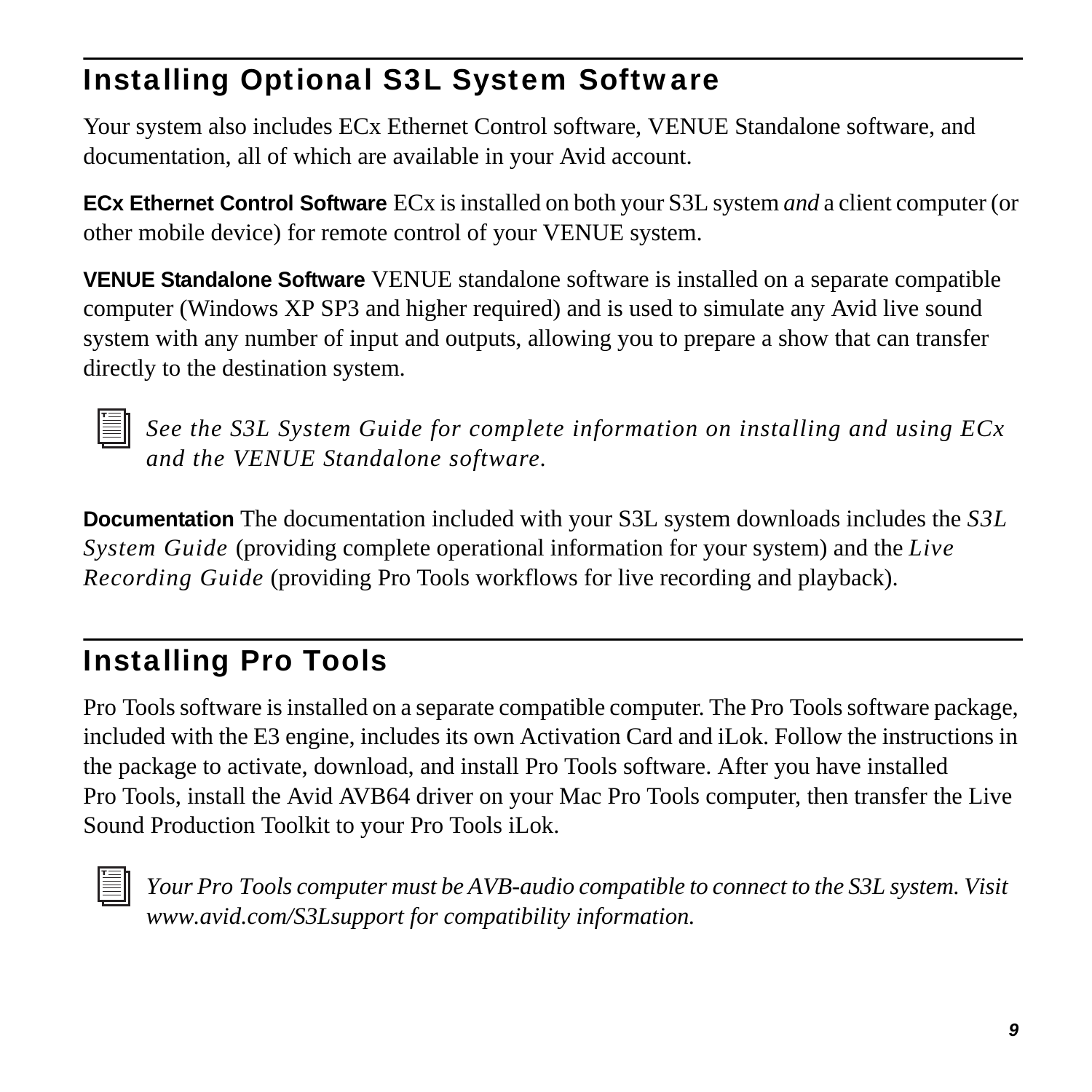## Installing the Avid AVB64 Driver (Mac Only)

In order to use your S3L system with Pro Tools on a Mac, your must first install the AVB64 driver on your Mac. The AVB64 driver is deposited in your Avid account when your activate your S3L software and plug-ins. For complete information on connecting and using Pro Tools with your S3L system, see the *S3L System Guide*.



*If your Pro Tools computer is equipped with a Thunderbolt port only (or you want to use the Thunderbolt port for the Pro Tools–S3L system connection), you must have an Ethernet-to-Thunderbolt adapter.*

### **To install the AVB64 driver:**

**1** If you are using the Thunderbolt port on your Pro Tools computer, connect the Ethernet-to-Thunderbolt adpater to the Thunderbolt port on your Pro Tools computer.

**2** Locate the file called Install Avid AVB64.dmg. Download it from your Avid account if you have not already done so.

**3** Transfer the file to your Pro Tools computer.

**4** Double-click the file to mount the DMG file.

**5** Inside the mounted DMG file, double-click AVB64.pkg and follow the on-screen instructions to install the driver.



*If the driver installer fails, check www.avid.com/S3Lsupport to make sure your computer and current operating system are supported.*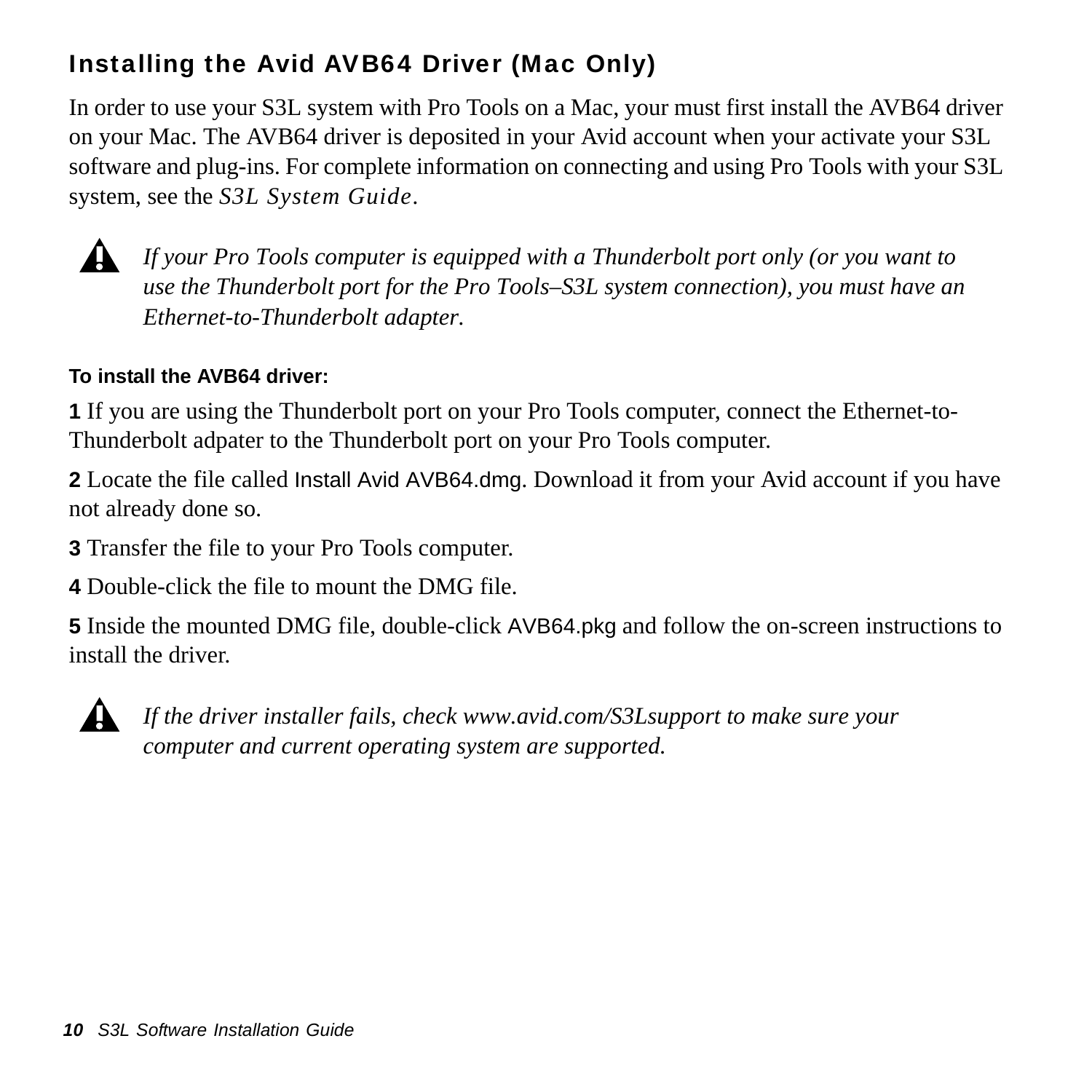## Transferring the Live Sound Production Toolkit License

After installing Pro Tools and any required audio drivers, transfer the Live Sound Production Toolkit license to the iLok that is included in the Pro Tools software package.



*Do not transfer the Live Sound Production Toolkit to the iLok containing S3L plug-in licenses. The Live Sound Production Toolkit license must be transfered to the iLok containing the Pro Tools license.*

#### **To transfer the Live Sound Production Toolkit license to your iLok:**

**1** Locate the Pro Tools iLok and insert it into an available USB port on your computer.

**2** Launch the iLok License Manager.

**3** In the License Manager, select the Live Sound Production Toolkit license and drag it to the Pro Tools iLok.

**4** Label this iLok so you can easily distinguish it from the iLok containing S3L plug-in licenses. Make sure this iLok is connected to your Pro Tools computer whenever you launch Pro Tools.